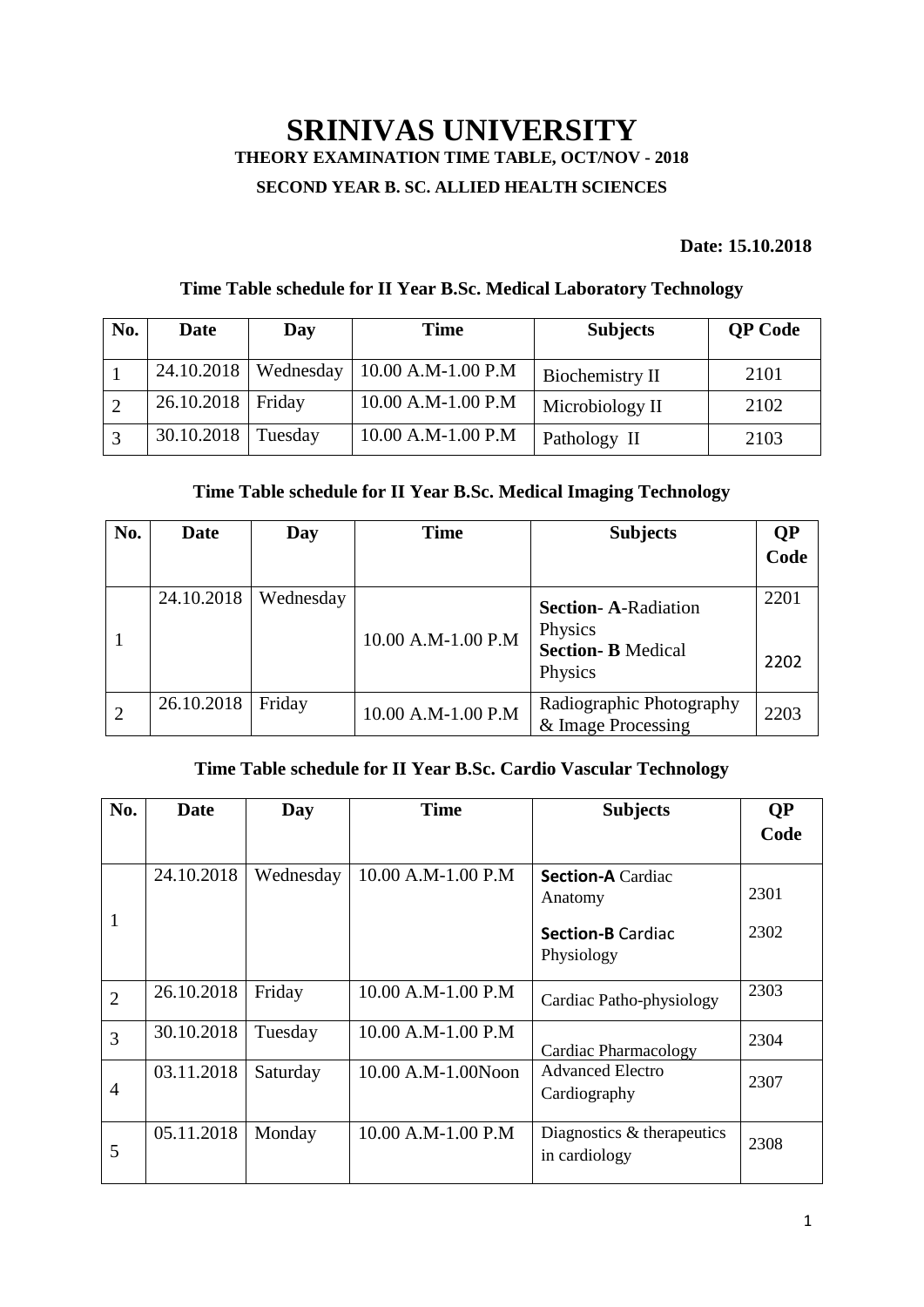| No.            | <b>Date</b> | Day       | Time               | <b>Subjects</b>                                     | <b>QP Code</b> |
|----------------|-------------|-----------|--------------------|-----------------------------------------------------|----------------|
|                | 24.10.2018  | Wednesday | 10.00 A.M-1.00 P.M | <b>Optometric Optics</b>                            | 2401           |
|                | 26.10.2018  | Friday    | 10.00 A.M-1.00 P.M | <b>Visual Optics</b>                                | 2402           |
|                | 30.10.2018  | Tuesday   | 10.00 A.M-1.00 P.M | CEVS & Optometric<br><b>Instruments</b>             | 2403           |
| $\overline{4}$ | 03.11.2018  | Saturday  | 10.00 A.M-1.00 P.M | $\text{Sec} - \text{A Microbiology}$<br>& Pathology | 2404           |
|                |             |           |                    | $\text{Sec} - \text{B}$ Pharmacology                | 2405           |

# **Time Table schedule for II Year Bachelor in Optometry**

### **Time Table schedule for II Year B.Sc. Anaesthesia & Operation Theatre Technology**

| No.            | <b>Date</b> | Day       | <b>Time</b>        | <b>Subjects</b>             | <b>QP</b> |
|----------------|-------------|-----------|--------------------|-----------------------------|-----------|
|                |             |           |                    |                             | Code      |
|                | 24.10.2018  | Wednesday |                    | Introduction to             |           |
| 1              |             |           | 10.00 A.M-1.00 P.M | Anesthesia & Operation      | 2501      |
|                |             |           |                    | Technology course           |           |
|                | 26.10.2018  | Friday    |                    | Section-A-Applied           | 2502      |
| $\overline{2}$ |             |           | 10.00 A.M-1.00 P.M | Pathology                   |           |
|                |             |           |                    | <b>Section-B</b>            |           |
|                |             |           |                    | Microbiology                | 2503      |
| 3              | 30.10.2018  | Tuesday   | 10.00 A.M-1.00 P.M | <b>Applied Pharmacology</b> | 2504      |
|                |             |           |                    |                             |           |
|                | 03.11.2018  | Saturday  |                    | Medicine relevant to        |           |
| 4              |             |           | 10.00 A.M-1.00 P.M | Anesthesia & Operation      | 2505      |
|                |             |           |                    | <b>Theatre Technology</b>   |           |

# **Time Table schedule for II Year B.Sc. Perfusion Technology**

| No.            | Date       | Day       | <b>Time</b>        | <b>Subjects</b>          | <b>QP</b> Code |
|----------------|------------|-----------|--------------------|--------------------------|----------------|
|                | 24.10.2018 | Wednesday |                    | Introduction to          |                |
|                |            |           | 10.00 A.M-1.00 P.M | Perfusion                | 2601           |
|                |            |           |                    | Technology               |                |
|                | 26.10.2018 | Friday    |                    | <b>Section-A Applied</b> | 2602           |
|                |            |           |                    | Pathology &              |                |
| $\overline{2}$ |            |           | 10.00 A.M-1.00 P.M | <b>Section-B</b>         |                |
|                |            |           |                    | Microbiology             | 2603           |
| 3              | 30.10.2018 | Tuesday   | 10.00 A.M-1.00 P.M | Applied                  | 2604           |
|                |            |           |                    | Pharmacology             |                |
|                | 03.11.2018 | Saturday  |                    | Medicines relevant       |                |
| 4              |            |           | 10.00 A.M-1.00 P.M | to Perfusion             | 2605           |
|                |            |           |                    | Technology               |                |